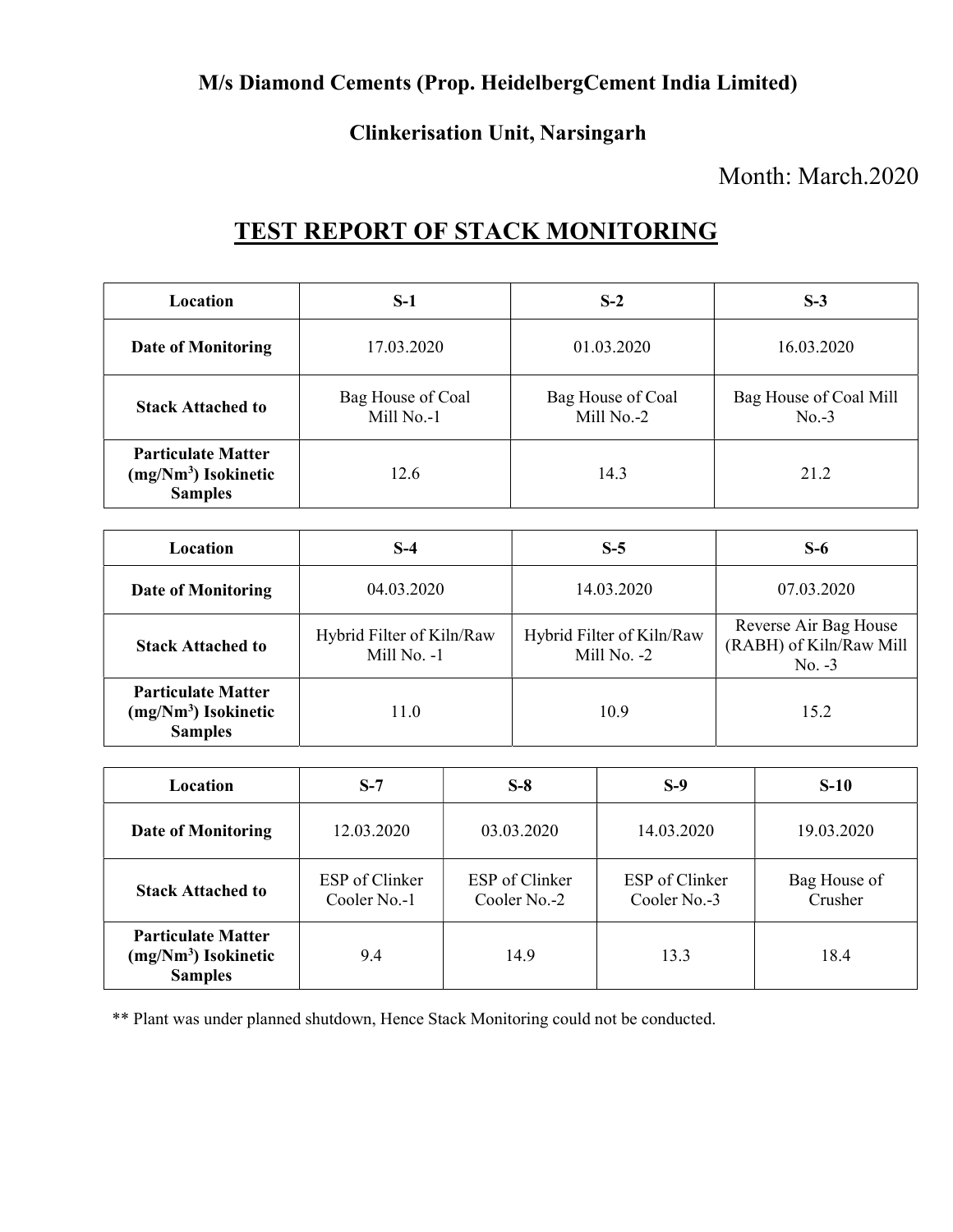### M/s Diamond Cements (Prop. HeidelbergCement India Limited)

### Grinding Unit, Imlai

Month: March.2020

# TEST REPORT OF STACK MONITORING

| Location                                                             | $S-1$                             | $S-2$                             | $S-3$                             |
|----------------------------------------------------------------------|-----------------------------------|-----------------------------------|-----------------------------------|
| <b>Date of Monitoring</b>                                            | 20.03.2020                        | 20.03.2020                        | 20.03.2020                        |
| <b>Stack Attached to</b>                                             | Bag House of Cement<br>Mill No.-1 | Bag House of Cement<br>Mill No.-2 | Bag House of Cement<br>Mill No.-3 |
| <b>Particulate Matter</b><br>$(mg/Nm3)$ Isokinetic<br><b>Samples</b> | 10.4                              | 16.5                              | 8.2                               |

| Location                                                              | $S-4$                              |
|-----------------------------------------------------------------------|------------------------------------|
| <b>Date of Monitoring</b>                                             | 16.03.2020                         |
| <b>Stack Attached to</b>                                              | Bag House of Packing Plant No. - 3 |
| Particulate Matter (mg/Nm <sup>3</sup> )<br><b>Isokinetic Samples</b> | 22.6                               |